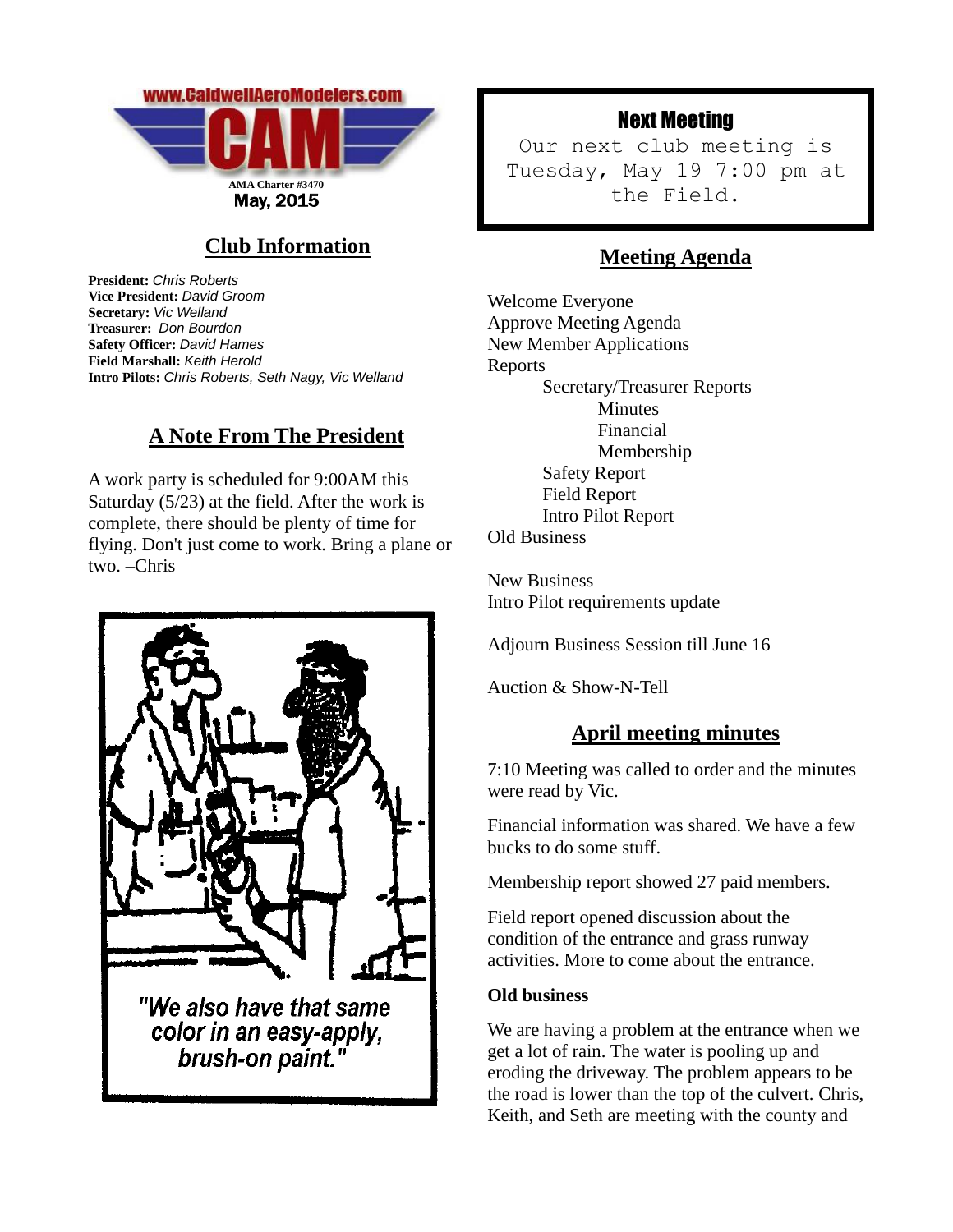water dept. to see if they can offer some assistance.

Art reminded us his War Wing is still MIA.

Butch reported the Porta Jon still needs attention.

#### **New Business**

The club will be having a workday Saturday May 23. We will be taking up the material laying at the taxiway and sowing it with grass seed.

Discussion of establishing a budget for maintaining the grass runway was opened. (It is likely a motion will be presented at the next meeting)

Art made a motion to hold meetings at the library year round based on convenience of a bathroom and air conditioning. It was brought out that we are a flying club and that meeting at the field gives us more opportunity to fly. The motion was not seconded.

#### **Events**

We will be hosting a Fun Fly one of the first two weeks of October with a landing fee to donate to Yokefellow. The motion was approved. Vic will assist with sanction as CD.

Vic is still working on getting a solid email list for members.

Vic showed his F-20. It has flown successfully since the meeting.

Terry explained what kind of animal dug the hole in last month's picture.

Meeting was adjourned at 7:40 and we got to watch Ken fly his Simplecopter.

### **Editorial**

While I was at Joe Nall this past week, I was once again reminded how great this hobby of ours is. Not only are the models and pilots flying them world class but also the participants. I got into this hobby somewhat by accident after my son was born and my wife wanted a model for decoration in his room. We actually had one in there for a little while.

Early in, I met people who were very willing to help get me in the air and flying on my own. They would offer kind suggestions on what to do while preparing and flying to improve. I also got a lot of encouragement on building techniques. I don't know how many times I have been invited to another modeler's shop to learn new ways to do things or get help with a problem with my models. A practice I try to pay back to newly interested members.

Sharing. I don't ever recall being at the field or at an event where a modeler needed an item and if one was available they weren't able to use it. Up to and including expensive items like engines, motors, and servos. Heck, I was at a race one time and broke my model and could not race in the final and another pilot insisted I fly HIS PLANE!

The hobby is filled with helpful generous members all enjoying seeing each other's aircraft fly. We compliment new pilot flying skills, building ability, and just enjoy seeing what others do. Our club is especially great at supporting each other. All of us CAM members should take pride in that.

So what inspired this month's comments? While at Nall, I was hanging out with some guys I had only met on RC Groups but never face to face. We were kicked back telling only truthful stories and enjoying the sights when I noticed a nice field box in a nearby trailer. When I came back to where my new found friends were one of them pulled a box that I have been wanting to find for several years. When I told him I have been wanting one for a long time he said "Brother, Want no longer!" and handed it to me. Not for sale. Straight up gave it to me just to see the huge smile on my face. It's still there. I look forward to using it for many years to come.

I know as the future tics by I will continually remember the story of how it came into my position will put the same smile on my face.

The people in this hobby make it the BEST.

Bring someone new to fly soon. Vic